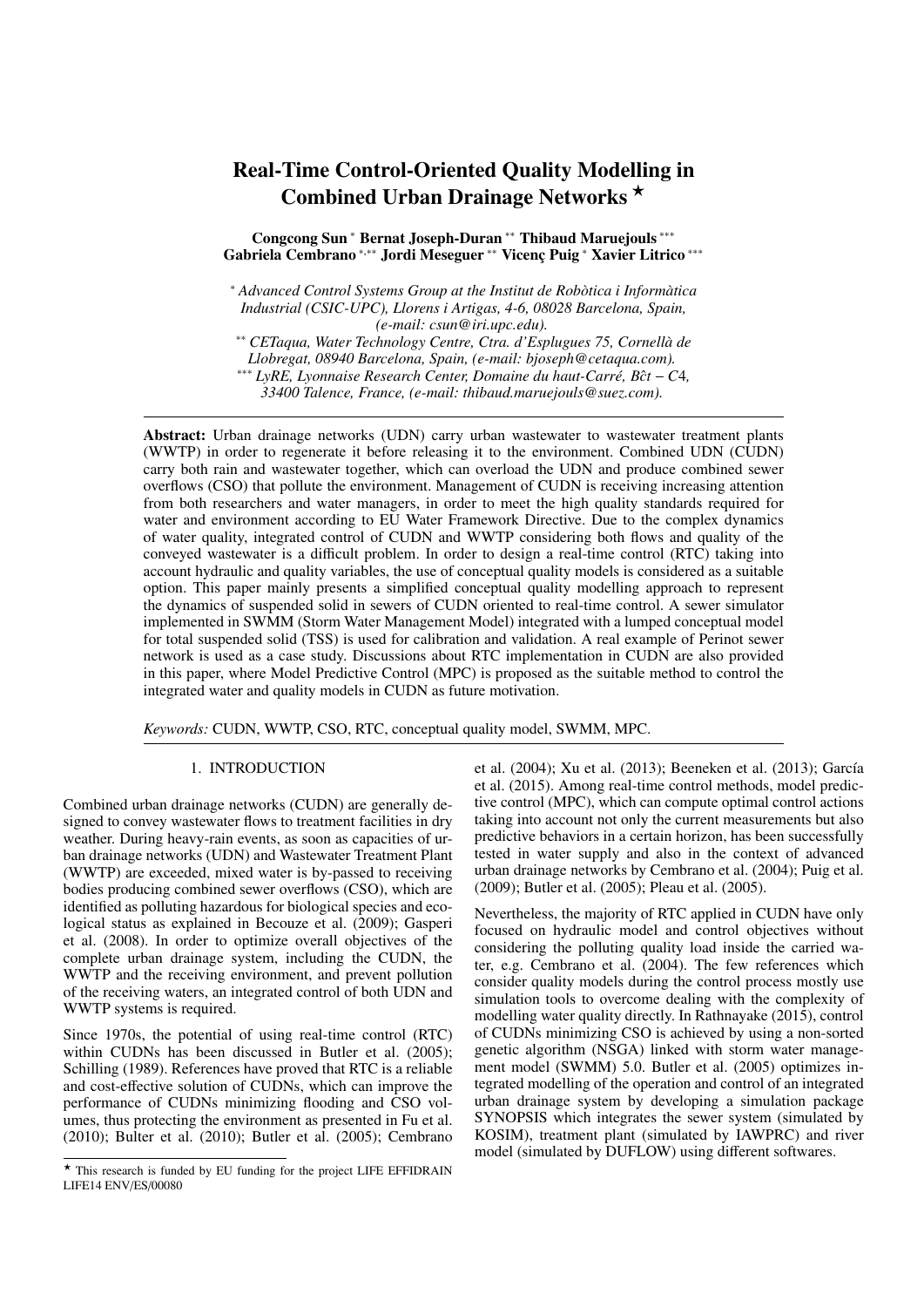For the purpose of operating RTC of integrated urban drainage systems taking into account CSO pollution, appropriate quality models are needed. Such models allow for evaluation of waters according to water quality criteria as in Ahyerre et al. (1998). Because of the input data uncertainty and difficulty in calibration, modelling the generation and transportation of pollution in CUDN during a storm event is complex. There indeed exist some physically-based models which can present quality dynamics in CUDN, but the mathematical equations are difficult to be implemented within RTC as shown in Rouse (1937); Van Rijn (1984); Macke (1980); Ackers and White (1973).

In order to confront these challenges, a simplified conceptual quality modelling approach oriented to RTC for dynamics of total suspended solid (TSS) is presented. The SWMM software (Rossman (2015)) integrated with a lumped conceptual TSS model which depends indirectly on physical parameters through flow and computation of Saint-Venant model, is used to calibrate and validate the modelling approach. A real sewer in Bordeaux, Perinot sewer network is used as a case study.

The remainder of this paper is organized as follows: Section 2 presents the SWMM simulator integrated with a lumped conceptual TSS model, which represents characteristics of solid dynamics in the sewer. Section 3 presents the simplified conceptual quality modelling approach of TSS in sewers, a discussion about RTC applied in CUDN is also provided in the end of Section 3 as motivation of future work. In Section 4, calibration and validation for the proposed simplified modelling approach using SWMM-TSS and the real-life case Perinot sewer network is presented. Section 5 presents the conclusion of this paper.

## 2. SWMM-TSS BASED ON LUMPED CONCEPTUAL MODEL

As a representative example of sewer pollutants, models for solid concentration and load are presented in this paper, which generally present three dynamic behaviors by Bertrand-Krajewski (2006); Rossman (2015):

- Accumulation of solid sediments over urban catchment;
- Washoff of solid sediments by rainfall;
- Transfer, erosion, deposition of solids in sewer networks and retention tanks.

# *2.1 Concept of SWMM-TSS*

Since solids in sewer are highly driven by hydraulics, a new quality model has been developed based on the SWMM 5 simulator (version SWMM5.1.011) that already includes a detailed description of hydraulics using full Barré de Saint Venant equations. The model library has been modified by adding equations describing solids behavior for the following phenomena:

- Hydrology: The exponential build-up model on the catchment was modified to take into account only the impervious area rather than the total area. The washoff model was replaced by the one proposed by Métadier (2011);
- Sewer: Accumulation and erosion phenomena are described using Wiuff (1985) energy balance based model used by Bertrand-Krajewski (1993);
- Storage unit: Mixing and settling processes are inspired from the work of Briat (1995); Maruéjouls et al. (2012).



Fig. 1. Modifications made in the SWMM 5 library model

Figure 1 is the scheme illustrating the modifications made in the SWMM 5 library model. White boxes are for existing modules in SWMM 5 and grey boxes are for added quality module.

## *2.2 Sewer Equations in SWMM-TSS*

As previously explained, the main addition in the model library are regarding the sewer accumulation and erosion model. This model is based on Wiuff (1985) that calculates a transport capacity of the flow  $CT$  depending on the water  $\rho_e$  and particle densities  $\rho_n$ , the water velocity  $U_m$  and pipe slope *I*, the particles' settling velocities  $W_n$  according to particles' fractions  $F_{p_n}$  for each particle classes and the yield coefficient  $\eta_n$  directly dependent on hydraulics characteristics dependent on hydraulics characteristics.

$$
CT = \frac{\rho_e U_m I}{\sum_{n=1}^{N} \left( \frac{F_{p_n}(\rho_n - \rho_e) W_n}{\rho_n \eta_n} \right)}
$$
(1)

The *CT* is compared with the TSS at the pipe inlet to calculate the quantity of TSS that can settle. The erosion model is based on a first order equation dependent on the mass of sediment and a specific erosion coefficient for each particle classes.

## 3. SIMPLIFIED CONCEPTUAL MODELLING APPROACH

Lumped complex hydrology models work well for simulating real dynamics of TSS in sewer networks, but for the RTC purpose of CUDN, a simple model structure should be presented according to the following principles presented by Norreys and Cluckie (1997); Cluckie et al. (1999); Puig et al. (2009):

- Representativeness of the main dynamics;
- Simplicity, flexibility, expendability and speed;
- Availability of on-line calibration and optimization.

The modelling approaches presented in this paper are designed to be used by RTC to predict the evolution of TSS parameters over a short horizon, which prevent the limitation of classical modelling approaches for temporal measurement campaign. In order to evaluate TSS discharges to the receiving water, performing measurements at the outlet of sewer is the most suitable strategy. The simplified dynamic model of TSS in CUDNs will consider TSS in sewers and mass balance equation in the junctions. TSS behaviors in detention tanks, weirs and also WWTP will be part of future research. The least square function is used to measure performance of these approaches.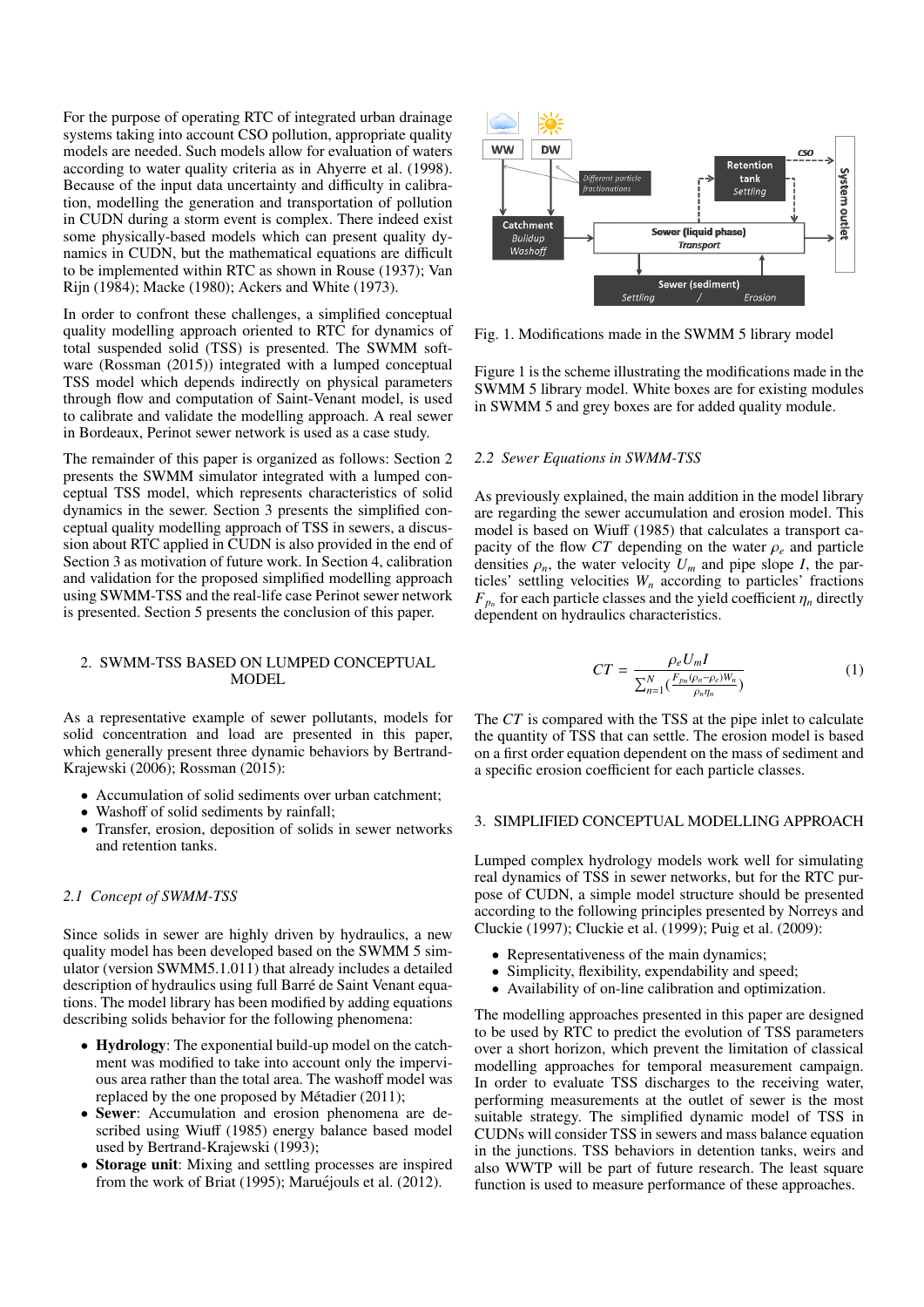# *3.1 Simplified Modelling Approaches for Sewer*

Originating from the hydraulic model of CUDNs as in Cembrano et al. (2004); Puig et al. (2009), a sewer trunk in a CUDN can be assumed as a water tank container with capacity to collect water based on the different between upstream  $(Q_{in})$ :  $(m^3/s)$  and downstream  $(Q_{out}: m^3/s)$  flows as in Figure 2. The transport model of water volume (V) inspired from linear tank transport model of water volume (*V*) inspired from linear tank model for hydraulic transport will be expressed as:

$$
V(k + 1) = V(k) + \Delta t (Q_{in}(k) - cV(k))
$$
 (2a)

$$
Q_{out}(k) = cV(k) \tag{2b}
$$



Fig. 2. Tank model for a sewer

In a sewer trunk, mass conservation does not necessarily apply to the solids because of solid settlement and erosion. In order to generalize transport model of TSS, an intermediate variable *X* which has no direct physical meanings is used and the in-out relation for TSS can be defined as:

$$
X(k + 1) = X(k) + \Delta t(TSS_{in}(k) - cX(k))
$$
 (3a)  
\n
$$
TSS_{out}(k) = cX(k)
$$
 (3b)

where

$$
TSS_{in}
$$
: TSS  $(g/m^3)$  enter into a severe

 $TSS_{out}$ : TSS  $(g/m^3)$  out of a sewer

- *k* : the current time
- ∆*t* : sampling time
- *c* : parameters need calibration

After combining the equation (3a) and (3b), the following dynamic model for TSS in a sewer is produced: Model 1

$$
TSS_{out}(k+1) = (1-c)TSS_{out}(k) + cTSS_{in}(k)
$$
 (4)

By letting the two coefficients of *T S S out* and *T S S in* be independent, a generalization of Model 1 readily comes to mind, leading to:

Model 2

$$
TSS_{out}(k+1) = c_1 TSS_{out}(k) + c_2 TSS_{in}(k)
$$
 (5)

Furthermore, from the physical characteristics, in a sewer, the dynamic of TSS is affected by the TSS sediment, erosion and also time delays (Figure 3). After that, a new linear delayed expressions of TSS and water volume can be defined as:  $\overrightarrow{M_{\rm odd}}$  3

$$
1
$$

$$
TSS_{out}(k) = c_{vc} TSS_{in}(k-d) + e_p \tag{6a}
$$

$$
Q_{out}(k) = t_{vc} Q_{in}(k - d')
$$
 (6b)

where

*d* : delay of TSS inside a sewer

*d* 0 delay of flow inside a sewer

 $c_{vc}$ ,  $t_{vc}$ ,  $e_p$ : parameters need calibration



# Fig. 3. TSS model in a sewer

Using these modelling methodologies, simplified models of TSS inside a sewer are created, which allow on-line model calibrations and real-time control of sewer networks. For each sewer, the parameters  $c$ ,  $c_1$ ,  $c_2$ ,  $c_{vc}$ ,  $d$ ,  $t_{vc}$  and  $e_p$  need to be calibrated by GAMS using historic or real-time data from telemetry systems. Emphasized on TSS modelling approach, *c*,  $c_1$ ,  $c_2$ ,  $c_{vc}$ , *d* and  $e_p$  are will be calibrated.

## *3.2 Simplified Modelling Approaches for Junction*

Junctions in a sewer network correspond to the points where water flows and also TSS are merged or split. These elements fit mass balance relations. When TSS comes into a junction in the sewer network, the dynamics of TSS is modelled as equality constraints related to upstream (TSS mass enters into this junction) and downstream (TSS mass exits from this junction). For different junctions, there could exist different numbers of branches (more than two). Take a three branches junction as an example (as shown in Figure 4), the expression of the mass conservation for TSS can be written as (it is considered that the junction does not add a significant delay):

$$
TSS_{in3}(k)Q_{in3}(k) = TSS_{out1}(k)Q_{out1}(k) + TSS_{out2}(k)Q_{out2}(k)
$$
\n(7)



Fig. 4. TSS model in a junction

#### *3.3 Model Performance Evaluation*

In order to validate and compare implementations of these proposed modelling approaches, the least square function is used to evaluate model performance of calibrated value using these simplified model comparing with simulated results produced by lumped model of SWMM-TSS.

$$
FC = \sum_{k=1}^{K} (V(k) - R(k))^2
$$
 (8)

where

*V* : calibrated value using simplified model

*R* : simulated value using SWMM-TSS

*K* : time steps

Besides that, the fitting rate between the calibrated value with simplified model and the simulated value with SWMM-TSS is defined using Nash Sutcliffe model efficiency coefficient as explained in Nash (1970):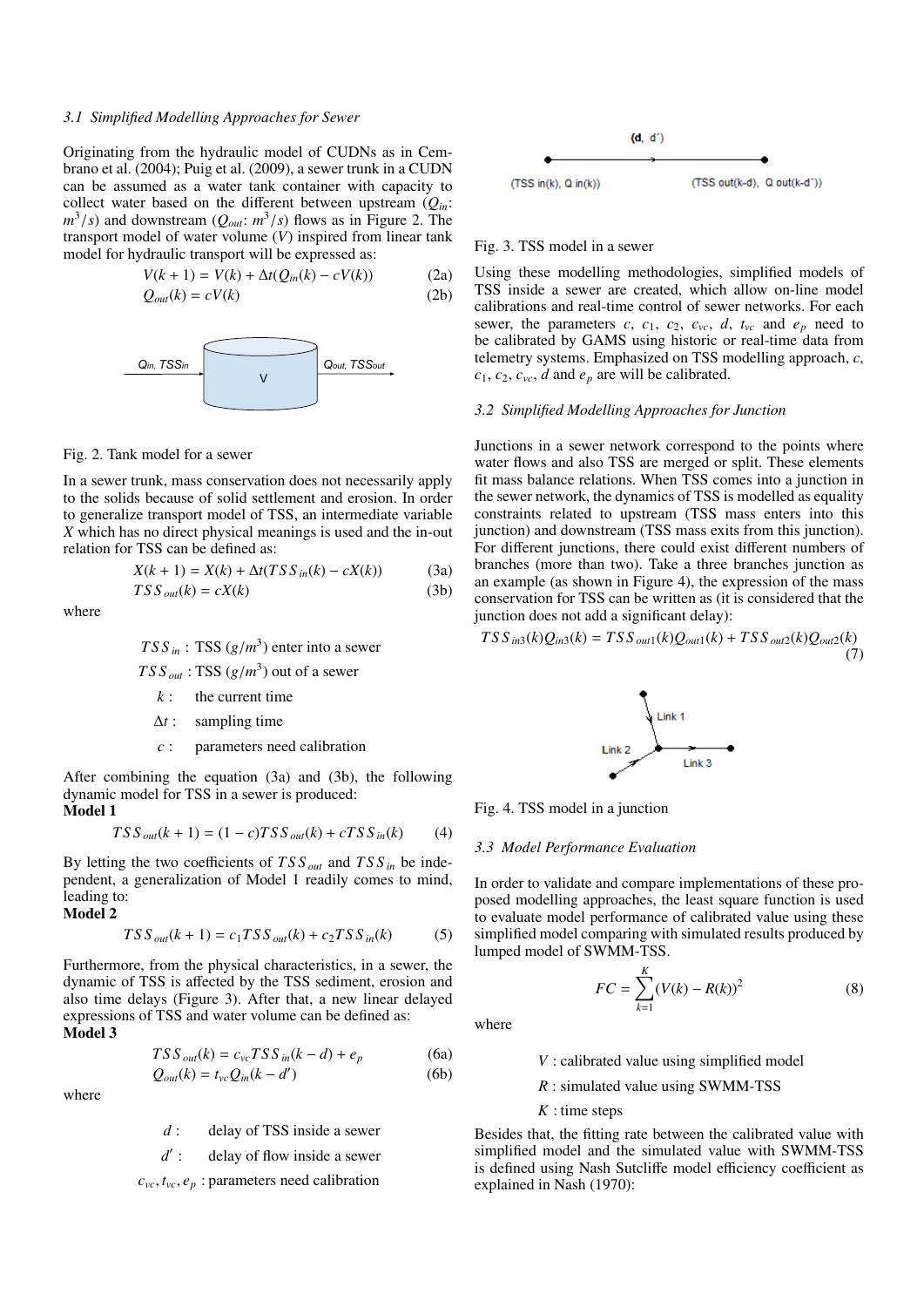$$
\overline{V} = \frac{\sum_{k=1}^{K} V(k)}{\sum_{k=1}^{K} k}
$$
(9a)

$$
FC_{TSS} = 100 \left( 1 - \frac{\sqrt{\sum_{k=1}^{K} (R(k) - V(k))^{2}}}{\sqrt{\sum_{k=1}^{K} (R(k) - V(k))^{2}}} \right)
$$
(9b)

## *3.4 Real-time control of CUDN*

While state-of-the-art implementations of RTC in UDN are based only on hydraulic variables, the integrated control of CUDNs and WWTP must take into account quality variables in order to minimize the overall polluting load to the receiving environment. The main ideas behind this integrated control are:

- controlling the water detention and diversion in the urban drainage network, so as to minimize TSS in the effluents of the systems;
- taking into account the variability in WWTP capacity, according to the influent flow and TSS concentration.

The process of CUDN control is also highly dependent on rainfall scenarios which require rain predictions. Considering these characteristic of CUDN control, MPC has been accepted to have advanced advantages in controlling urban drainage water systems as in Cembrano et al. (2004); Xu et al. (2013). MPC can generate optimal control actions by optimizing the objective function at every control step. Besides that, MPC can predict the future behavior of the system through using an internal model over a finite prediction horizon. In CUDN, state of space of MPC can be presented as in Xu et al. (2013):

$$
x(k + 1) = f(x(k), u(k), d(k))
$$
 (10)

where *x* is a vector of network states (e.g. water volume and TSS mass in a tank); *u* is a vector of control variables such as flow across a commanded gate; *d* is a vector of disturbances related to rain intensity and runoff.

Continued efforts are focused on the integrated control of CUDN which involves water quantity and quality using feasible modelling approaches for improving performance of CUDN like in Butler et al. (2005); Vanrolleghem et al. (2005).

## 4. MODEL CALIBRATION AND VALIDATION

The real case study of the sewer network of Perinot in Louis Fargue catchment of Bordeaux Metropole covers a total area of 260 ha that is mainly residential. The sewer length is 3 km with an average slope of 0.007, quite constant over the whole catchment. It includes a retention tank separated in three hydraulically connected bodies for a total storage volume of  $35000 \, m^3$ . Even if the slope is generally low, there is no sediment issues on the sewer reported from the operators.

Rain scenarios used for calibration and validation come from the real rainfall measured at France in the year of 2007 as show in Figure 6. Rain scenarios *T*1, *T*2 in different time stage of the year 2007 which represent different rain densities are selected to produce TSS training data using SWMM-TSS in order to calibrate the proposed simplified models. After achieving calibrated TSS models, another two different rain scenarios *V*1, *V*2 are applied in SWMM-TSS to produce TSS data for validating the working of these produced simplified models.



Fig. 5. SWMM configuration of the Perinot case study



Fig. 6. Rain Scenario of Perinot in the year of 2007

The selected rain scenarios are the rainfall in the following time stages (where the time use format *MM*/*DD*/*YYYY HH* : *MM* : *S S* ):

|  | $T1:10/10/200700:00:00-10/11/200700:00:00$    |  |
|--|-----------------------------------------------|--|
|  | 72:12/02/2007 00:00:00-12/03/2007 00:00:00    |  |
|  | $V1: 02/10/2007 00:00:00-02/11/2007 00:00:00$ |  |
|  | V2:07/08/2007 00:00:00-07/09/2007 00:00:00    |  |
|  |                                               |  |

## *4.1 Model Calibration*

For each elements in CUDN, on-line calibration is needed. Set the sampling and report time of SWMM-TSS as 5 minutes, antecedent dry days as 10. After applying *T*1, *T*2 rain scenarios into Perinot case, the TSS behaviors during these rainfall are produced, which is the training data to calibrate the conceptual models.

Taken conduit *APERI*2.1 (as shown in Figure 5) in the upstream of Perinot network as an example, where *T S S in* represents TSS enters into conduit *APERI*2.1, *T S S out* represents TSS out of this element. Table 1 provides detail parameters calibrated for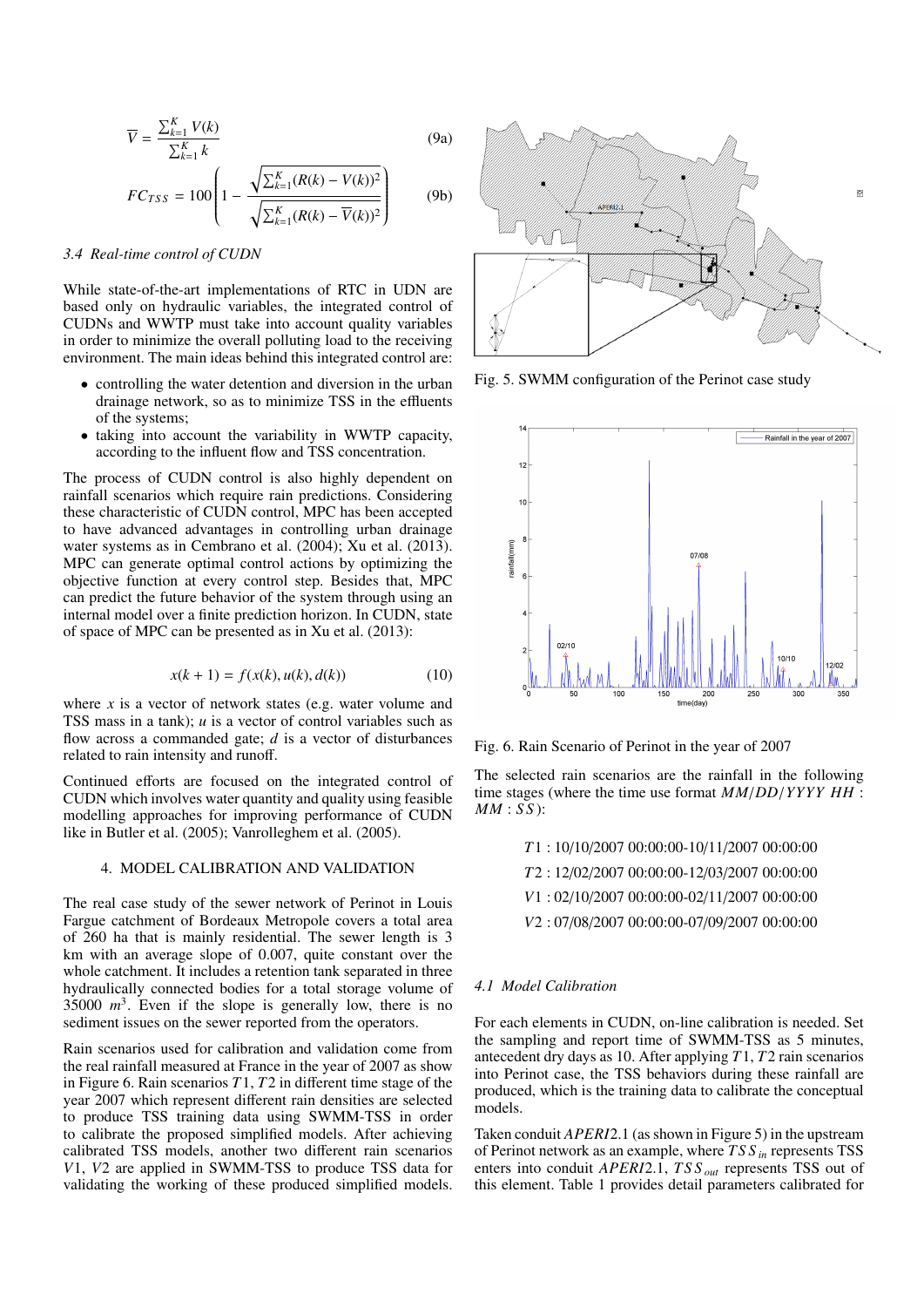Table 1. Calibrated Parameters

|                |      | c <sub>1</sub> | c <sub>2</sub> | $c_{\nu c}$ | e <sub>n</sub> |  |
|----------------|------|----------------|----------------|-------------|----------------|--|
| T <sub>1</sub> | 0.26 | 0.73           | 0.26           | 0.87        | 45.11          |  |
| T2             | 0.20 | 0.80           | 0.20           | 0.80        | 72.77          |  |

the three models of conduit *APERI*2.1 in *<sup>T</sup>*1 and *<sup>T</sup>*2 rain scenarios. Figure 7 and Figure 8 show the performances comparisons between calibrated models (*T S S out Model* in the figures) and simulated value using SWMM-TSS(*T S S out S WMM* in the figures) in *T*1 and *T*2 rainfall scenarios. These results confirm that, all the models have considerable performance. Model 2 works better than other two models. Model 3 has low fitting performance but the changing trends of TSS is similar with that in SWMM-TSS, which has meaning during the control process.



Fig. 7. Calibration performance for *T*1



Fig. 8. Calibration performance for *T*2

## *4.2 Model Validation*

In order to validate further the proposed calibrated models, rain scenarios *V*1 and *V*2 are applied to the models calibrated in *T*1 and *T*2 separately. Figure 9, 10, 11 and 12 provide the validation performance using *V*1 and *V*2 rain scenarios for the produced models by *T*1 and *T*2. The fitting comparisons provided from these figures shows that, comparing with simulation results from SWMM-TSS, all the proposed models are working well using the calibrated models.

Table 2 with detailed fitting performances for both the calibration and validation scenarios confirm these conclusions.

# 5. CONCLUSIONS

This paper proposed simplified conceptual modelling approaches for representing dynamic behaviors of TSS in sewer networks, which are oriented to be involved into the integrated



Fig. 9. *V*1 validation performance for *T*1



Fig. 10. *V*2 validation performance for *T*1



Fig. 11. *V*1 validation performance for *T*2



Fig. 12. *V*2 validation performance for *T*2

RTC controller of CUDN and WWTP for environmental protection. The SWMM is used to produce realistic simulated data for calibration and validation. The Perinot sewer network, which is a real life example, is used as a case study. The application and validation results of the proposed modelling approaches have proved that, the simplified conceptual model